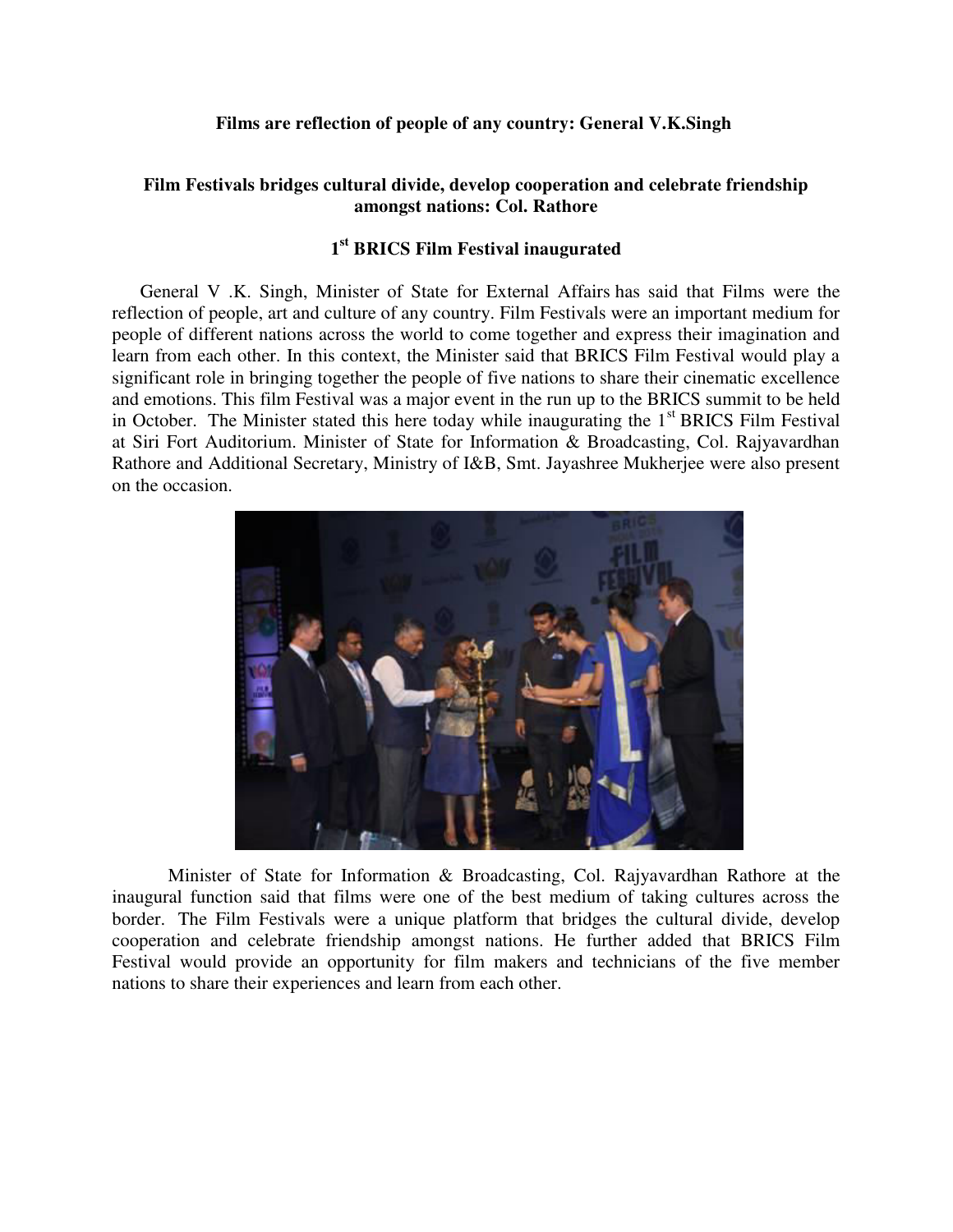

Speaking about the enormous business potential that the film industry had, Col. Rathore said that BRICS group of nations which represented 43% of the world population provides a huge market for the film industries of the five nations. Projecting India as a filming destination, Col. Rathore said that India had already signed co-production agreements with two of the member states Brazil and China.

Smt. Jayashree Mukherjee, Additional Secretary, Ministry of I&B said that the BRICS Film festival would commemorate and showcase the soft power of this group of nations through cinema, art and culture. She said that Movies were an effective medium to bridge nations and people.

Minister of State for External Affairs, General V .K. Singh and Minister of State for Information & Broadcasting, Col. Rajyavardhan Rathore felicitated the renowned Indian film personality Shri Rishi Kapoor as well as the Film delegates from member nations.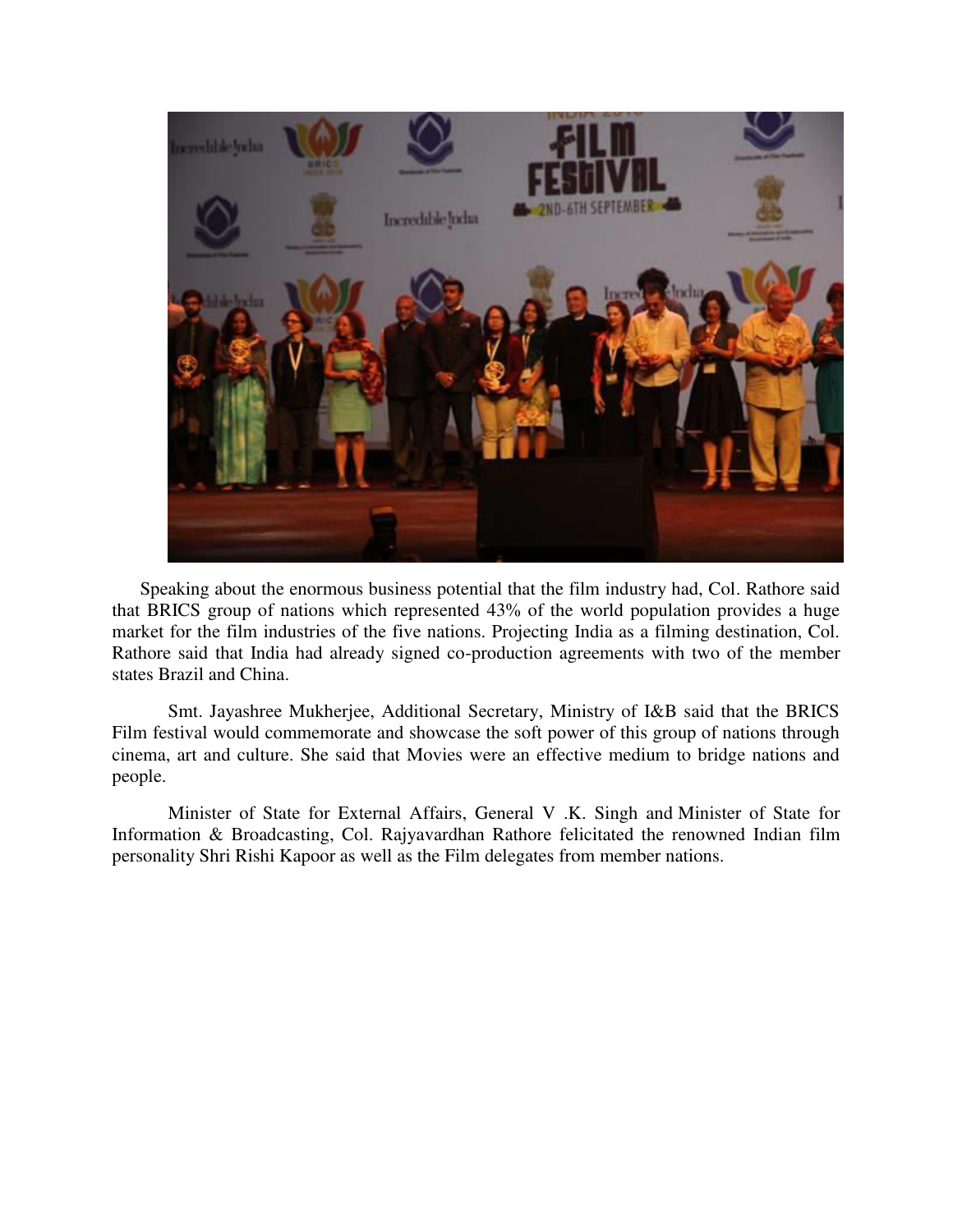

The inaugural function included the performance by participating countries showcasing their culture, art and the way of living. Brazilian band Beleza Pura performed timeless classic "The Girl from Ipanema". Russia's Leningrad Centre Theatre also gave a mesmerizing dance performance. Chinese delegation performed the famous Bian Lian Dance. The South African group gave a spectacular musical performance. Indian delegation gave a marvelous performance of Indian Classical dances led by Dr. Sonal Mansingh, an eminent Indian classical dancer, choreographer and a recipient of the Padma Vibhushan.

Minister of State for External Affairs, General V .K. Singh and Minister of State for Information & Broadcasting, Col. Rajyavardhan Rathore felicitated the jury members. The details of the Jury members for the Film Festival are given below:

- $\bullet$  **Mr. T S Nagabharana (India) -** A Kannada director, writer, actor, pioneers of the Parallel Cinema, served as the Chairman of Karnataka Chalanachitra Academy and founder of a theatre organization called "Benaka". He has won 9 National Awards and 14 State Awards. Mr Nagabharana is the Chairperson of the Jury for the BRICS Film Festival.
- **Mr. Francis Vogner do Reis (Brazil)** A journalist, producer and curator of film shows, professor of theory, history & film criticism and co-founder of the electronic magazine Cine Imperfect.
- $\bullet$  **Mr. Kirill Razlogov (Russia) -** A graduate from the Moscow State University Lomonossov, Historical Faculty, Arts History, holds Ph.D. in arts and cultural studies. He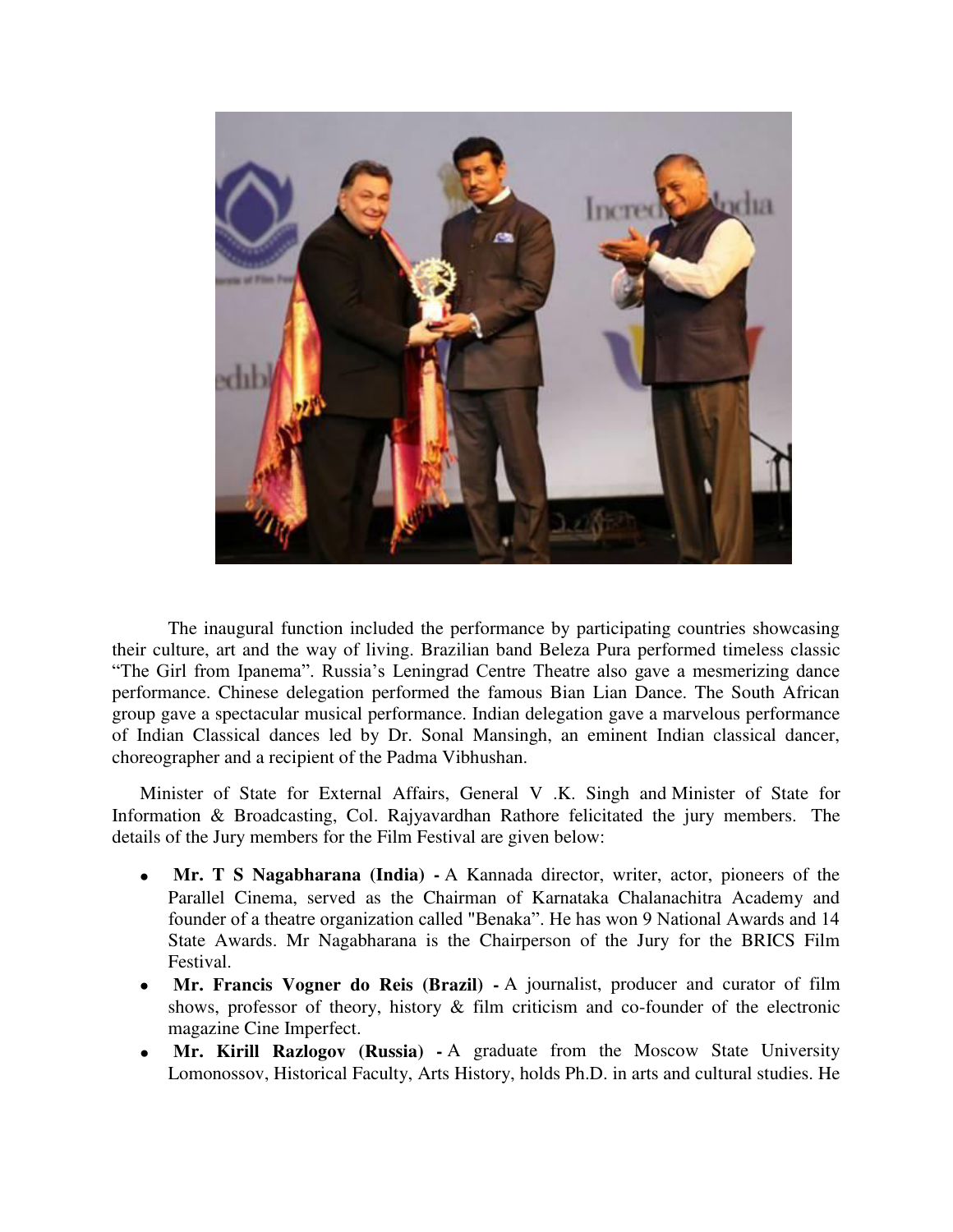served as a special adviser for 11 years on film history and international affairs to the President of Goskino of the USS.

- **Mr. Hou Keming (China)** A professor of the direction department of Beijing Film Academy. He is also the chairperson of the China Children's Film Association and the president of China International Children's Film Festival.
- $\bullet$  **Ms. Xoliswa Sithole (South Africa) -** Founder and director, of Nayanaya Pictures, she is also a member of the British Academy of Film and Television Arts (BAFTA) and is the founding member of Filmmakers against Racis.

The Opening film for the festival was the world premiere of the Malayalam movie, Veeram directed by Shri Jayaraj Rajasekharan Nair and starring Kunal Kapoor. The movie is a trans-creation of Shakespeare's Macbeth and flawlessly portrays the greed for power and the extent a person goes to attain them. Shri Jayaraj, is a multiple National Awards Winner who has marked his presence in mainstream as well as art house films. His last film Ottal, won the Silver Bear at the Berlin Film Festival.

The Closing film would be the Chinese movie, Skiptrace, starring Jackie Chan directed by Renny Harlin. The movie is an action-comedy, which revolves around a Chinese detective who teams up with an American Gambler to catch a Chinese Criminal.

The BRICS Film Festival is organized at the Sirifort Auditorium Complex, New Delhi, from September  $2^{nd}$  to September 6<sup>th, 2016.</sup> In the course of 5 days of the event, 20 movies will be screened in the competition section, 4 from each of the countries. The film festival is showcasing an amalgamation of culture, films, song & dance and food of the 5 member countries, Brazil, Russia, India, China and South Africa. Exclusive cuisines from all the BRICS nations would also be available at the Food Court, arranged in the festival venue. A Craft Fair is also organized at the Sir Fort auditorium complex with all member countries putting up stalls with souvenirs and other properties for sale.

Beyond films, the Festival also brings to stage spectacular performances by the Chengdu Performing Arts Theatre (China), Theatre Leningrad Centre Dreams of Russia and MBZ Music Production (South Africa).

| <b>Brazil</b>                                 | <b>Russia</b>              | India                  | China                     | <b>South Africa</b> |
|-----------------------------------------------|----------------------------|------------------------|---------------------------|---------------------|
| <b>Between Valleys</b>                        | $14+$                      | <b>Baahubali-the</b>   | <b>Book of Love</b>       | <b>Free State</b>   |
| Director: Philippe                            | Director:<br>Andrei        | <b>Beginning</b>       | Director: Xiaolu          | Director: Sallas    |
| <b>Barcinski</b>                              | Zaitsev                    | Director: S.S.         | Xue                       | De Jager            |
|                                               |                            | Rajamouli              |                           |                     |
| Road 47                                       | <b>About Love</b>          | <b>Bajirao Mastani</b> | Go Away<br>Mr.            | Kalushi             |
| Director: Vincente                            | Director:<br>Anna          | Sanjay<br>Director:    | <b>Tumor</b>              | Director:           |
| Ferraz                                        | Melikyan                   | Leela Bhansali         | Director:<br>Han          | Mandla Dube         |
|                                               |                            |                        | Yan                       |                     |
| <sub>of</sub><br><b>The</b><br><b>History</b> | The<br>of<br><b>Battle</b> | <b>Cinemawala</b>      | of<br>the<br><b>Songs</b> | Right<br>Mrs.       |
| <b>Eternity</b>                               | <b>Sevastopol</b>          | Director: Kaushik      | <b>Phoenix</b>            | Guy                 |
| Director:<br>Camilo                           | Director:<br>Sergey        | Ganguly                | Tian-<br>Director:        | Director:<br>Adze   |

The films from all the 5 participating countries which are being showcased are listed below: